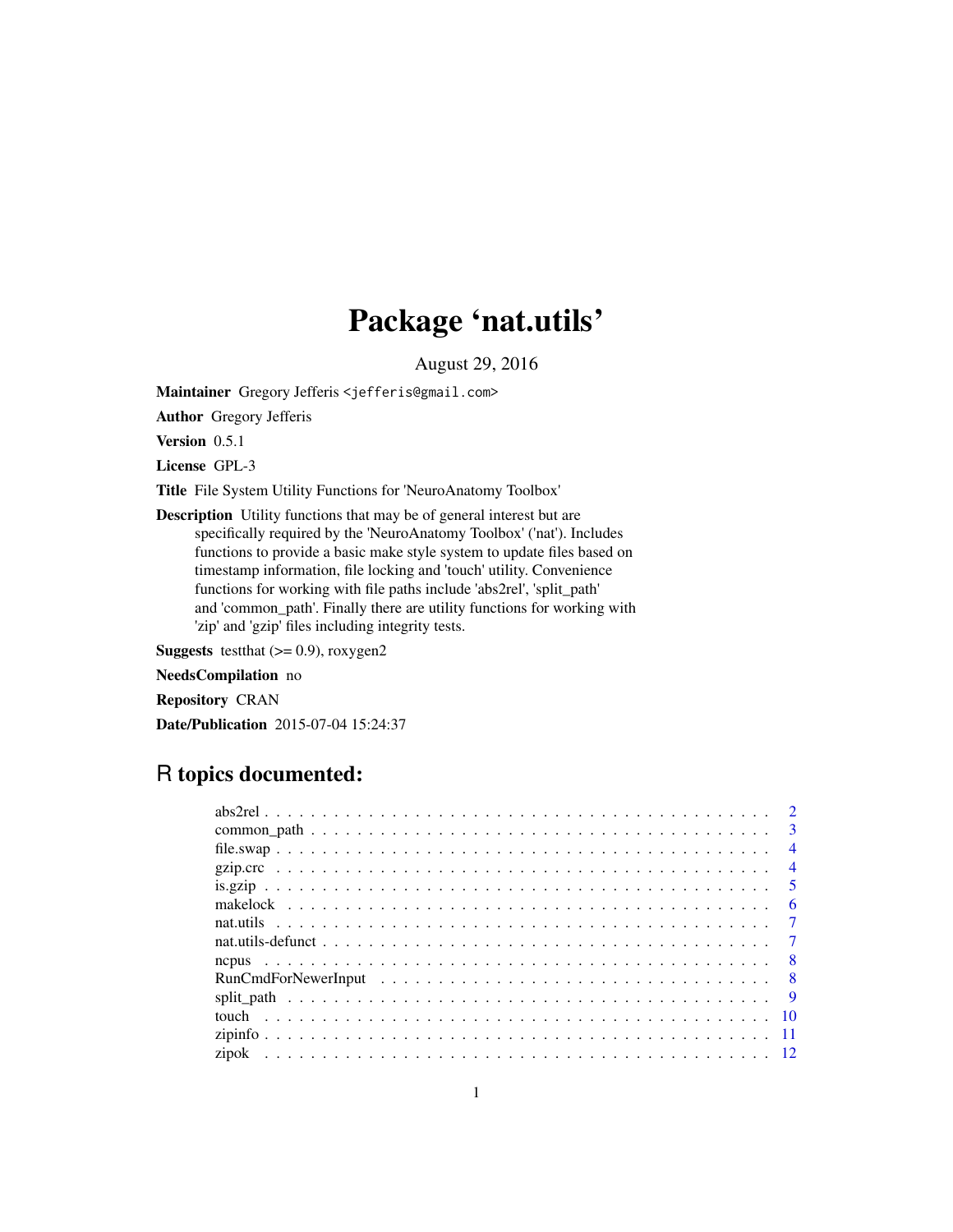#### <span id="page-1-0"></span>**Index** [13](#page-12-0)

<span id="page-1-1"></span>abs2rel *Remove common part of two paths, leaving relative path*

# Description

Remove common part of two paths, leaving relative path

# Usage

```
abs2rel(path, stempath = getwd(), StopIfNoCommonPath = FALSE)
```
### Arguments

| path               | Paths to make relative                   |
|--------------------|------------------------------------------|
| stempath           | Root to which path will be made relative |
| StopIfNoCommonPath |                                          |
|                    | Error if no path in common               |

#### Value

Character vector containing relative path

#### Author(s)

jefferis

#### See Also

[path.expand](#page-0-0), [normalizePath](#page-0-0)

Other path\_utils: [common\\_path](#page-2-1); [split\\_path](#page-8-1)

```
path = "/Volumes/JData/JPeople/Sebastian/images"
abs2rel(path,'/Volumes/JData')
```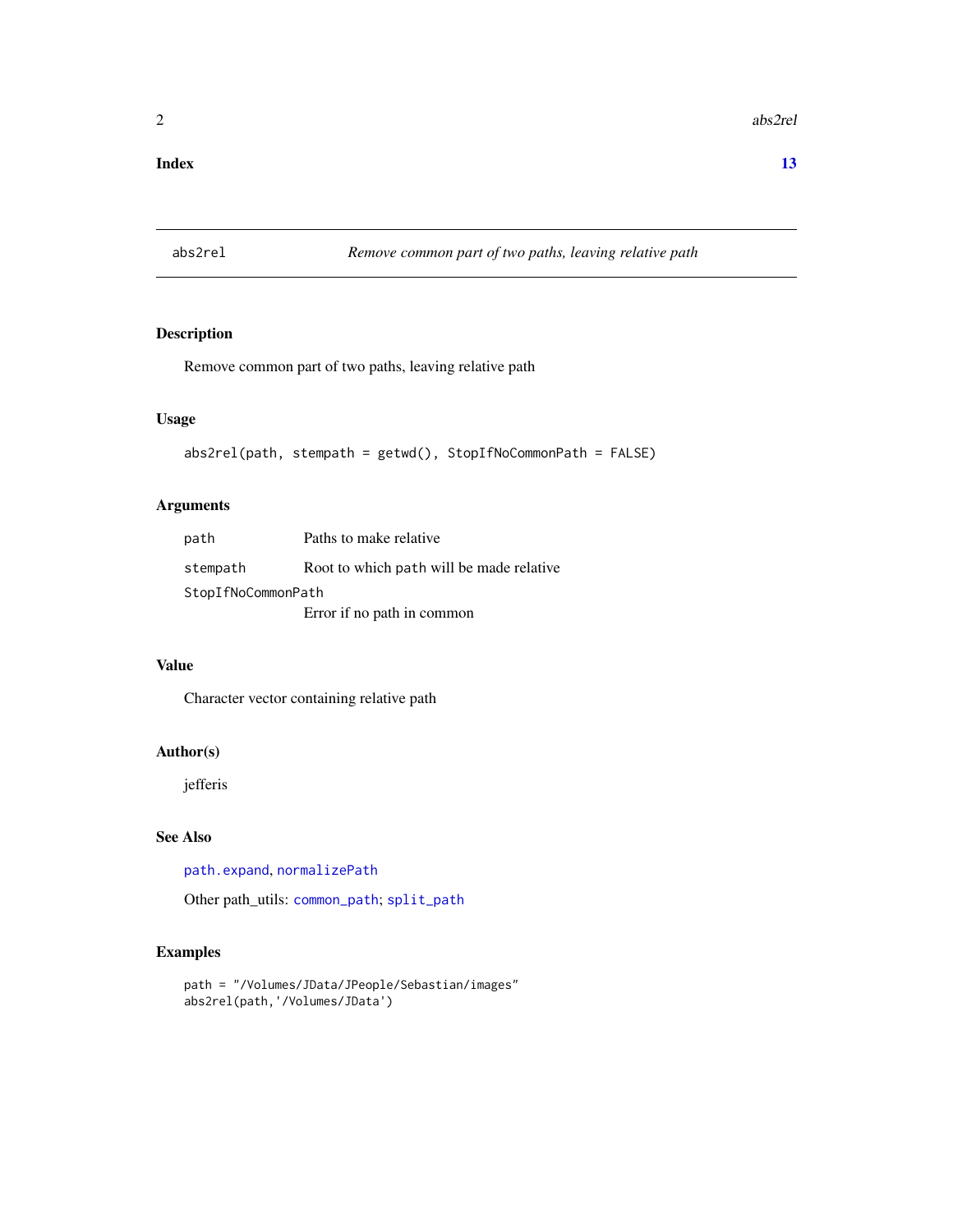<span id="page-2-1"></span><span id="page-2-0"></span>

Find common prefix of two or more (normalised) file paths

#### Usage

common\_path(paths, normalise = FALSE, fsep = .Platform\$file.sep)

# Arguments

| paths     | Character vector of file paths                                  |
|-----------|-----------------------------------------------------------------|
| normalise | Whether to normalise paths (with normalize Path, default FALSE) |
| fsep      | Optional path separator (defaults to .Platform\$file.sep)       |

# Details

Note that for absolute paths, the common prefix will be returned e.g. common\_path(c("/a","/b")) is  $"$  /"

Note that [normalizePath](#page-0-0) 1) operates according to the conventions of the current runtime platform 2) is called with winslash=.Platform\$file.sep which means that normalised paths will eventually end up separated by "\" by default on Windows rather than by "//", which is normalizePath's standard behaviour.

#### Value

Character vector of common prefix, "" when there is no common prefix, or the original value of paths when fewer than 2 paths were supplied.

#### See Also

[normalizePath](#page-0-0)

Other path\_utils: [abs2rel](#page-1-1); [split\\_path](#page-8-1)

```
common_path(c("/a","/b"))
common_path(c("/a/b/","/a/b"))
common_path(c("/a/b/d","/a/b/c/d"))
common_path(c("/a/b/d","/b/c/d"))
common_path(c("a","b"))
common_path(c("","/a"))
common_path(c("~","~/"))
common_path(c("~/a/b/d","~/a/b/c/d"), normalise = FALSE)
common\_path(c("~"~,"~'''), normalise = FALSE)
```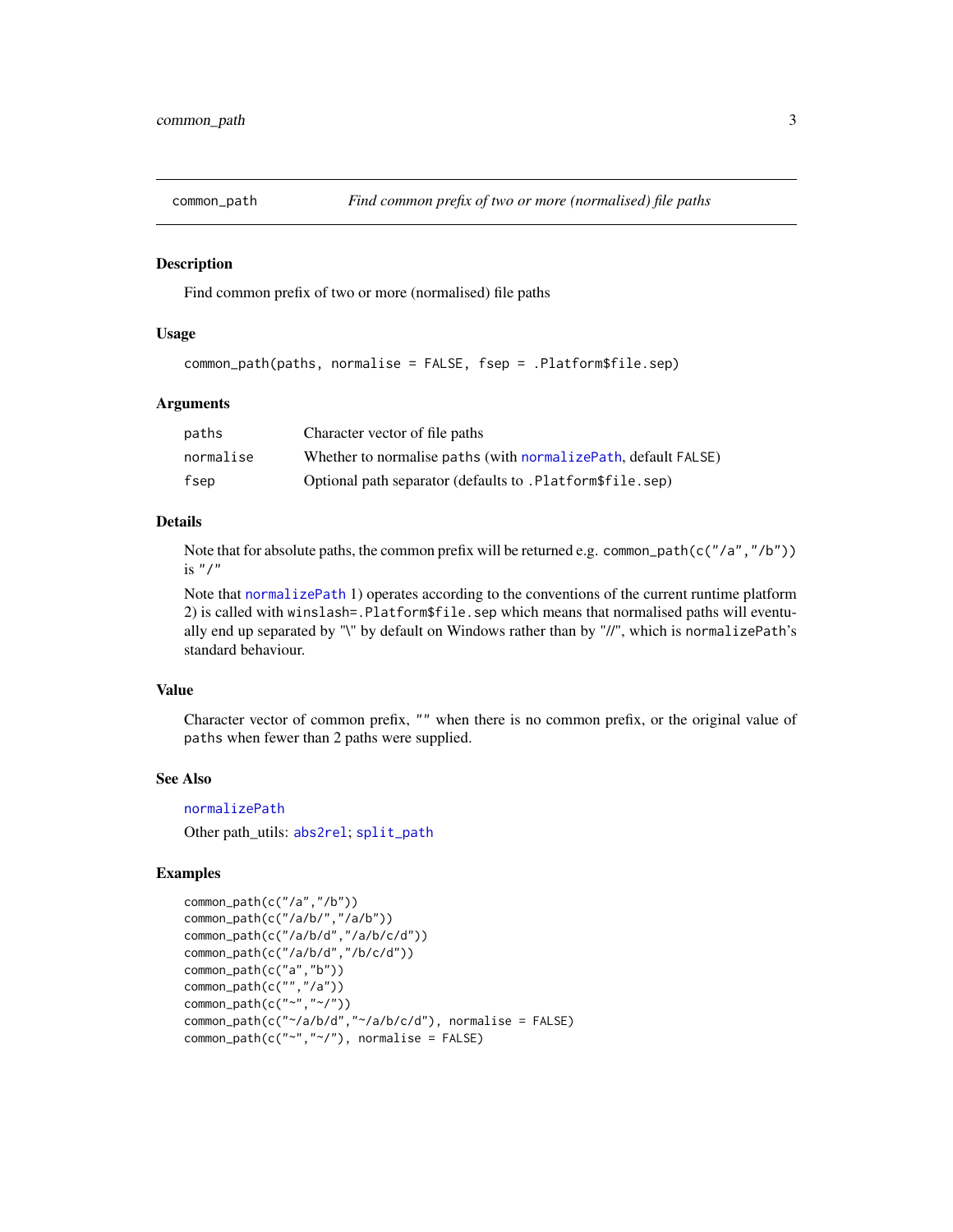<span id="page-3-0"></span>

Swap names of two files (by renaming first to a temporary file)

#### Usage

file.swap(f1, f2)

# Arguments

f1,f2 Paths to files

# Value

logical indicating success

# Author(s)

jefferis

# See Also

[file.rename](#page-0-0)

gzip.crc *Extract the CRC (32 bit hash) of a gzip file*

# Description

Reads the crc from a gzip file, assuming it is the last 4 bytes of the file. First checks for a valid gzip magic number at the start of the file.

#### Usage

gzip.crc(f)

#### Arguments

f Path to a gzip file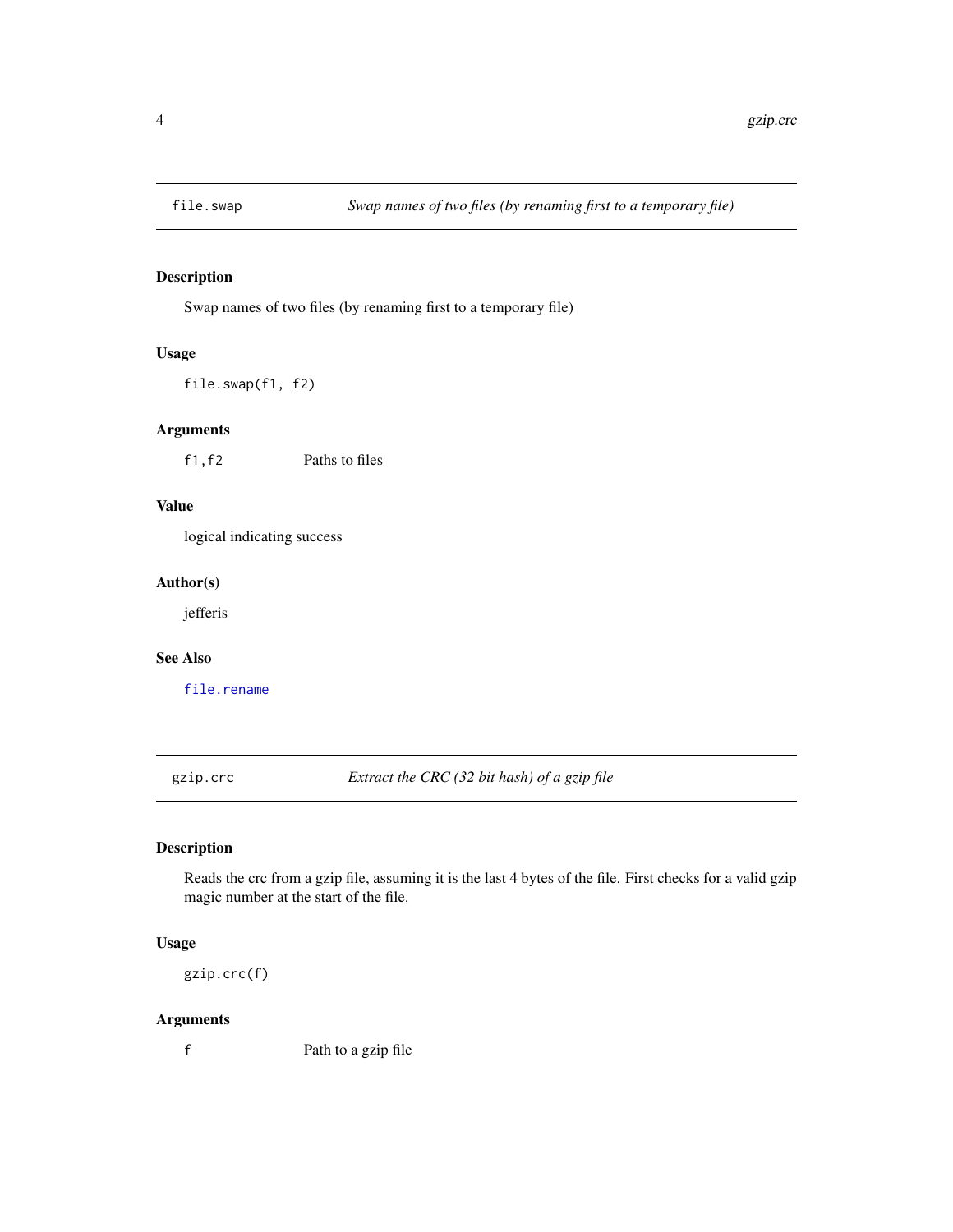#### <span id="page-4-0"></span>is.gzip 5

# Details

CRC32 is not a strong hash like SHA1 or even MD5, but it does provide a basic hash of the uncompressed contents of the gzip file. NB CRCs are stored in little endian byte order regardless of platform.

# Value

hexadecimal formatted

# Examples

```
rdsfile=system.file('help/aliases.rds')
gzip.crc(rdsfile)
```
# is.gzip *Check if a file is a gzip file*

# Description

Check if a file is a gzip file

# Usage

is.gzip(f)

#### Arguments

f Path to file to test

#### Value

logical indicating whether f is in gzip format (or NA if the file cannot be accessed)

```
notgzipfile=tempfile()
writeLines('not a gzip', notgzipfile)
is.gzip(notgzipfile)
con=gzfile(gzipfile<-tempfile(),open='wt')
writeLines('This one is gzipped', con)
close(con)
is.gzip(gzipfile)
unlink(c(notgzipfile,gzipfile))
```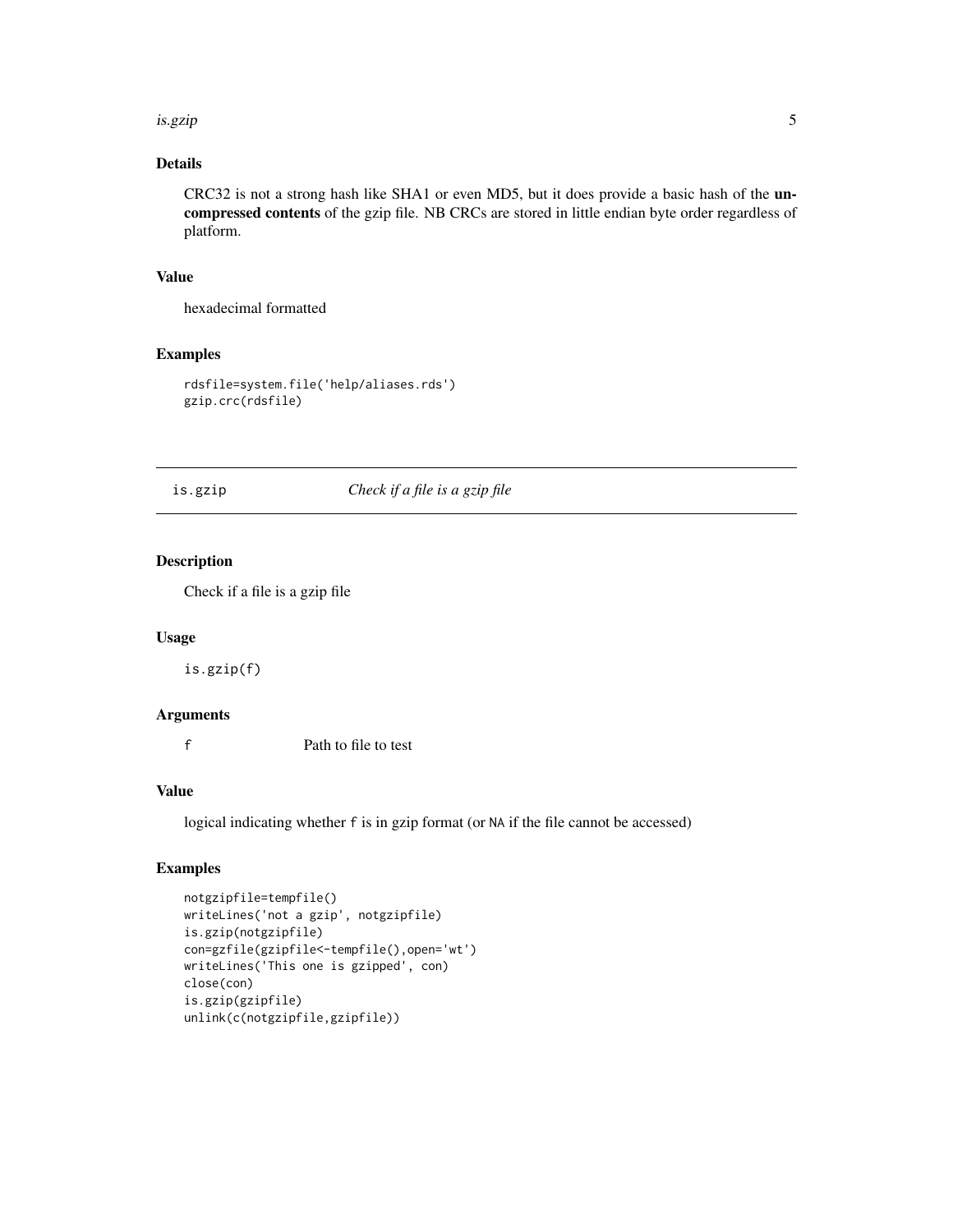<span id="page-5-1"></span><span id="page-5-0"></span>

Creates a lock file on disk containing a message that should identify the current R session. Will return FALSE is someone else has already made a lockfile. In order to avoid race conditions typical on NFS mounted drives makelock appends a unique message to the lock file and then reads the file back in. Only if the unique message is the first line in the file will makelock return TRUE.

removelock displays a warning and returns false if lockfile cannot be removed. No error message is given if the file does not exist.

#### Usage

makelock(lockfile, lockmsg, CreateDirectories = TRUE)

```
removelock(lockfile)
```
#### Arguments

| lockfile          | Path to lockfile                                        |
|-------------------|---------------------------------------------------------|
| lockmsg           | Character vector with message to be written to lockfile |
| CreateDirectories |                                                         |
|                   | Recursively create directories implied by lockfile path |

#### Value

logical indicating success

#### Author(s)

jefferis

```
makelock(lock<-tempfile())
stopifnot(!makelock(lock))
removelock(lock)
```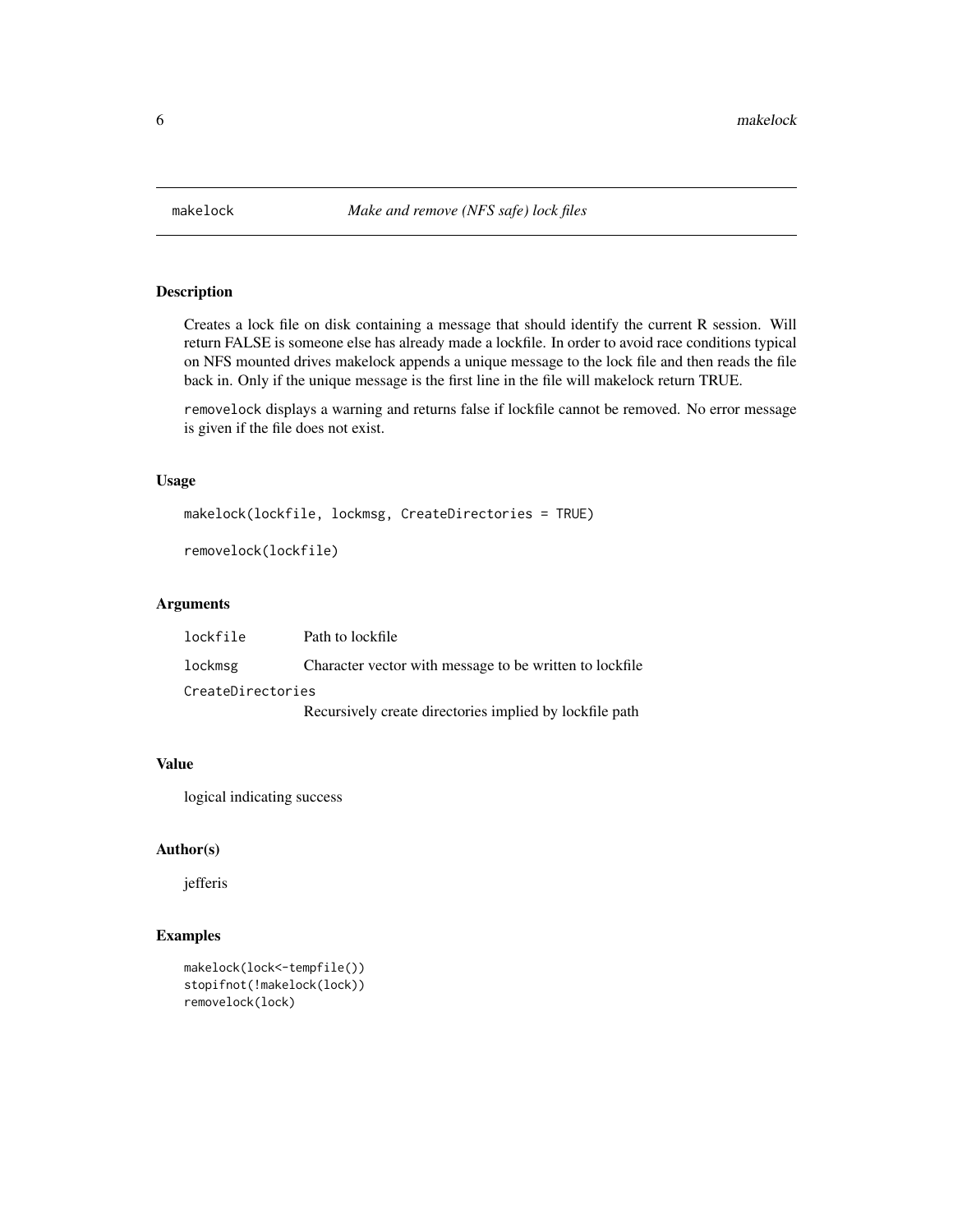<span id="page-6-0"></span>

Utility functions to support the NeuroAnatomy Toolbox (nat). Includes functions to provide a basic make style system to update files based on timestamp information, file locking and other convenience functions for working with the filesystem

#### See Also

nat

nat.utils-defunct *nat.utils: Defunct functions*

# Description

These functions have been retired from nat.utils

# Usage

```
file.hardlink(from, to)
```
# Arguments

| from | Source file                          |
|------|--------------------------------------|
| to   | (New) target hardlink file to create |

# See Also

[file.link](#page-0-0)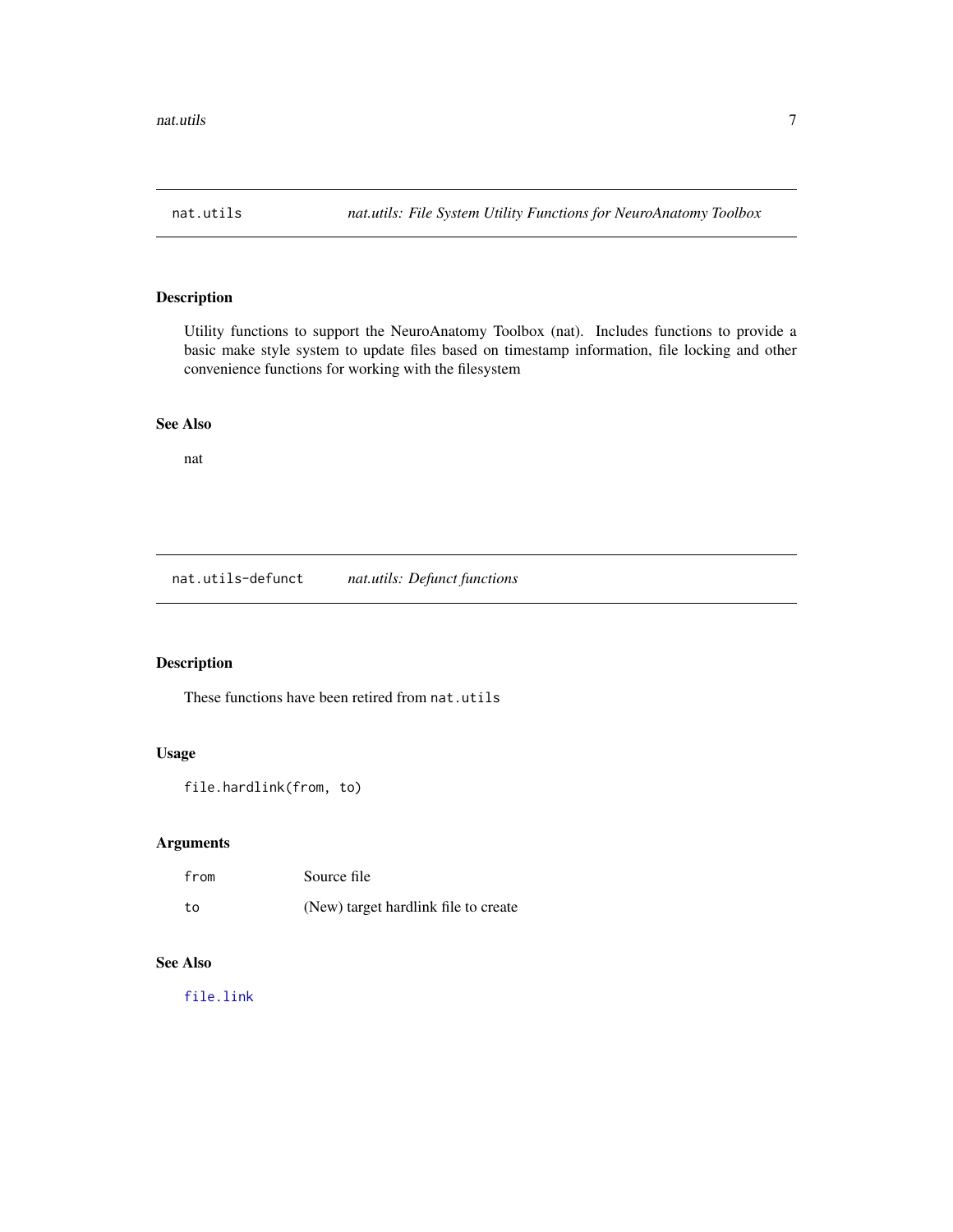<span id="page-7-0"></span>

Return number of cpus (or a default on failure)

#### Usage

ncpus(default = 1L)

# Arguments

default Number of cores to assume if detectCores fails

# Value

Integer number of cores

integer number of cores always >=1 for default values

#### Author(s)

jefferis

# See Also

[detectCores](#page-0-0)

### Examples

ncpus()

RunCmdForNewerInput *Run a command if input files are newer than outputs*

# Description

Run a command if input files are newer than outputs

# Usage

```
RunCmdForNewerInput(cmd, infiles, outfiles, Verbose = FALSE,
 UseLock = FALSE, Force = FALSE, ReturnInputTimes = FALSE, ...)
```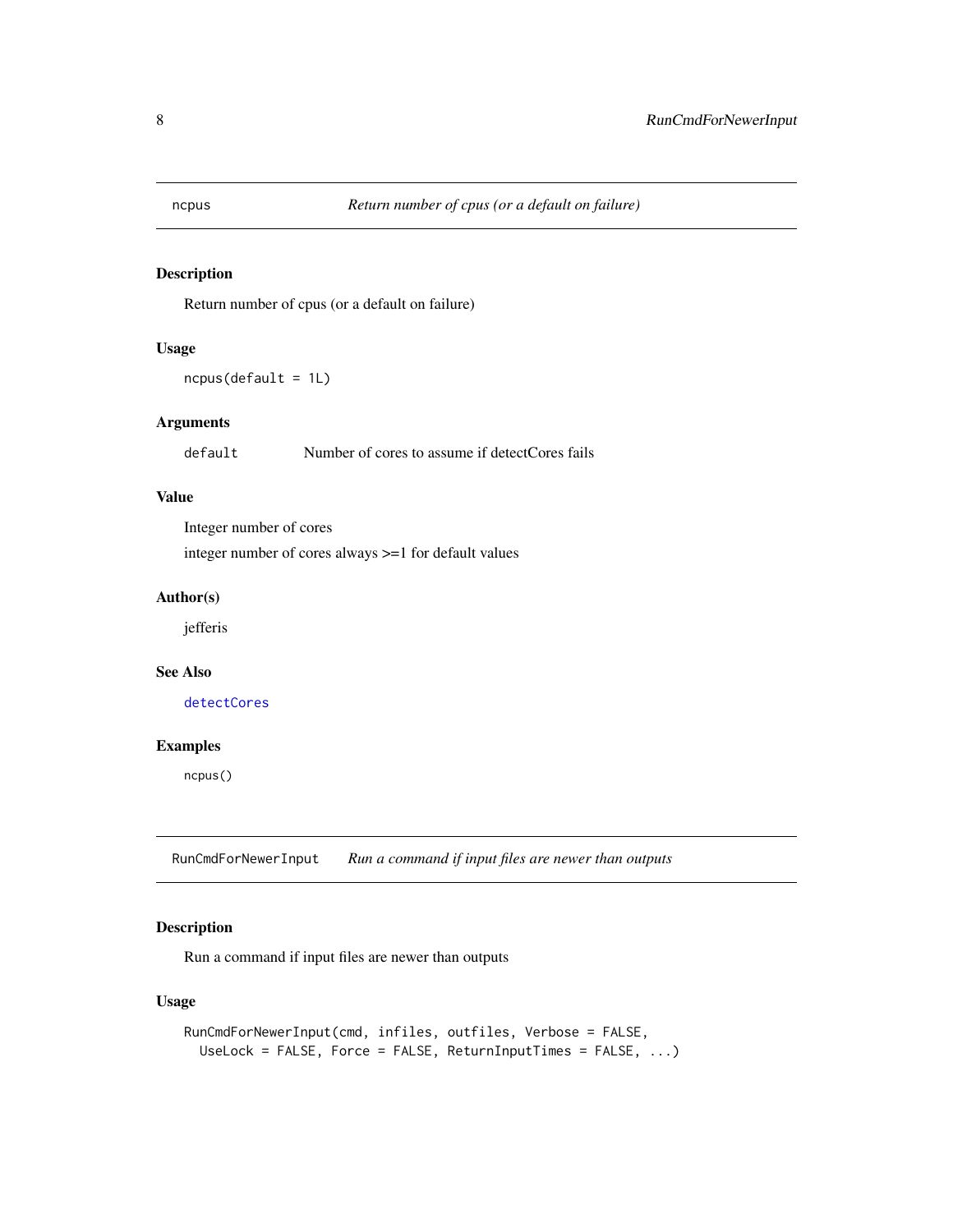#### <span id="page-8-0"></span>split\_path 9

#### Arguments

| cmd              | An expression, a string or NA/NULL                                             |
|------------------|--------------------------------------------------------------------------------|
| infiles          | Character vector of path to one or more input files                            |
| outfiles         | Character vector of path to one or more output files                           |
| Verbose          | Write information to consolse (Default FALSE)                                  |
| UseLock          | Stop other processes working on this task (Default FALSE)                      |
| Force            | Ignore file modification times and always produce output if input files exist. |
| ReturnInputTimes |                                                                                |
|                  | Return mtimes of input files (default FALSE)                                   |
| $\ddotsc$        | additional parameters passed to system call.                                   |

# Details

cmd can be an R expression, which is [eval](#page-0-0)uated if necessary in the environment calling RunCmdForNewerInput, a string to be passed to [system](#page-0-0) or NULL/NA in which cases the files are checked and TRUE or FALSE is returned depending on whether action is required.

When UseLock=TRUE, the lock file created is called outfiles[1].lock

When ReturnInputTimes=TRUE, the input mtimes are returned as an attribute of a logical value (if available).

#### Value

logical indicating if cmd was run or for an R expression, eval(cmd)

#### See Also

[makelock,](#page-5-1) [eval,](#page-0-0) [expression](#page-0-0)

#### Examples

```
## Not run:
RunCmdForNewerInput(expression(myfunc("somefile")))
```
## End(Not run)

<span id="page-8-1"></span>

| split_path | Split file path into individual components (optionally including sepa- |
|------------|------------------------------------------------------------------------|
|            | rators)                                                                |

# Description

Split file path into individual components (optionally including separators)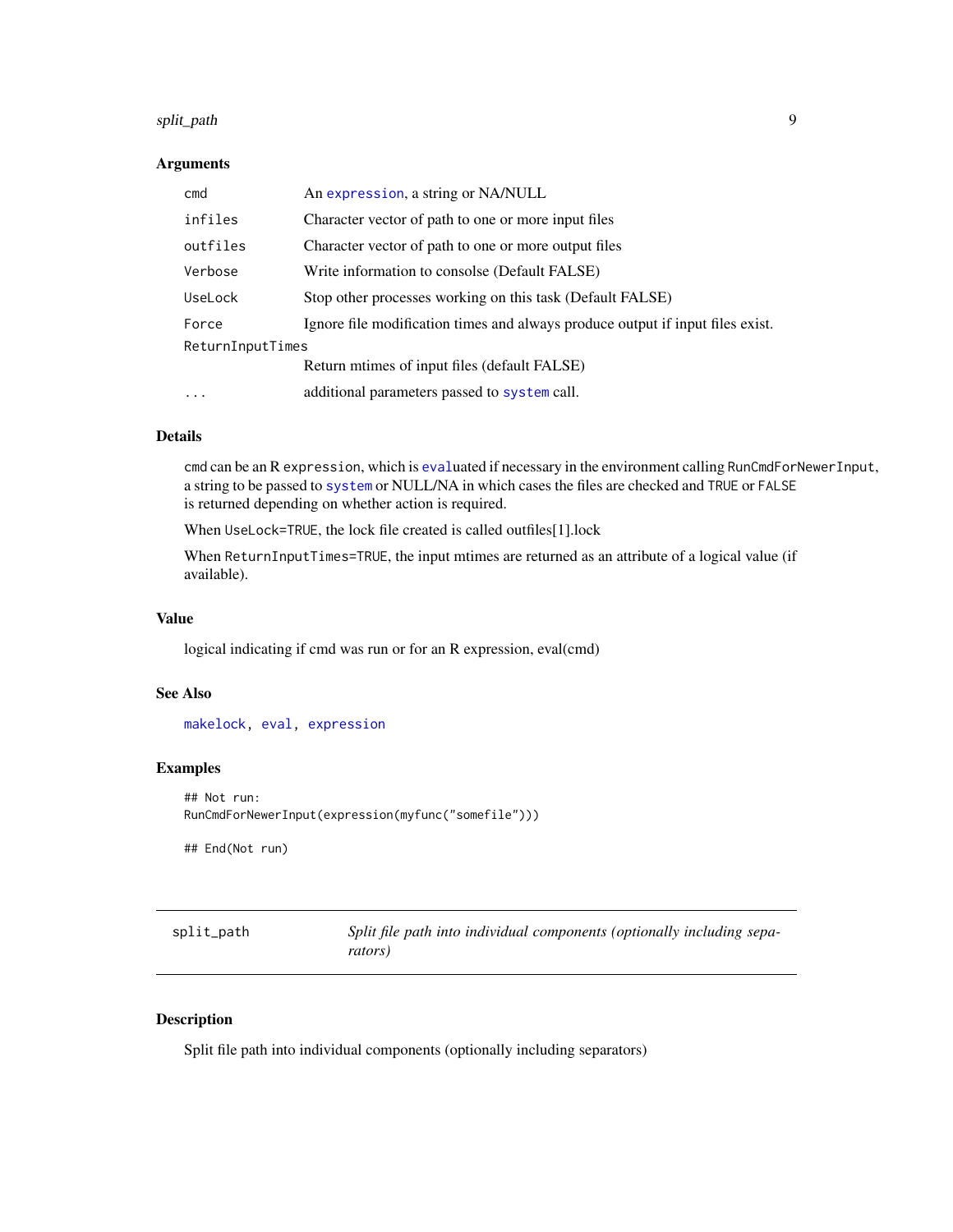#### <span id="page-9-0"></span>Usage

```
split_path(path, include.fseps = FALSE, omit.duplicate.fseps = FALSE,
 fsep = .Platform$file.sep)
```
# Arguments

| path                 | A path with directories separated by fseps.                                        |
|----------------------|------------------------------------------------------------------------------------|
| include.fseps        | Whether to include the separators in the returned character vector (default FALSE) |
| omit.duplicate.fseps |                                                                                    |
|                      | Whether to omit duplicate file separators if include. fseps=TRUE (default FALSE).  |
| fsep                 | The path separator (default to .Platform\$file.sep)                                |

#### Value

A character vector with one element for each component in the path (including path separators if include.fseps=TRUE).

### See Also

#### [file.path](#page-0-0)

Other path\_utils: [abs2rel](#page-1-1); [common\\_path](#page-2-1)

#### Examples

```
split_path("/a/b/c")
split_path("a/b/c")
parts=split_path("/a/b/c", include.fseps=TRUE)
# join parts back up again
paste(parts, collapse = "")
split_path("a/b//c", include.fseps=TRUE, omit.duplicate.fseps=TRUE)
# Windows style
split_path("C:\\a\\b\\c", fsep="\\")
```
touch *Use unix touch utility to change file's timestamp*

# Description

If neither a time or a reference file is provided then the current time is used. If the file does not already exist, it is created unless Create=FALSE.

#### Usage

```
touch(file, time, reference, timestoupdate = c("access", "modification"),
 Create = TRUE)
```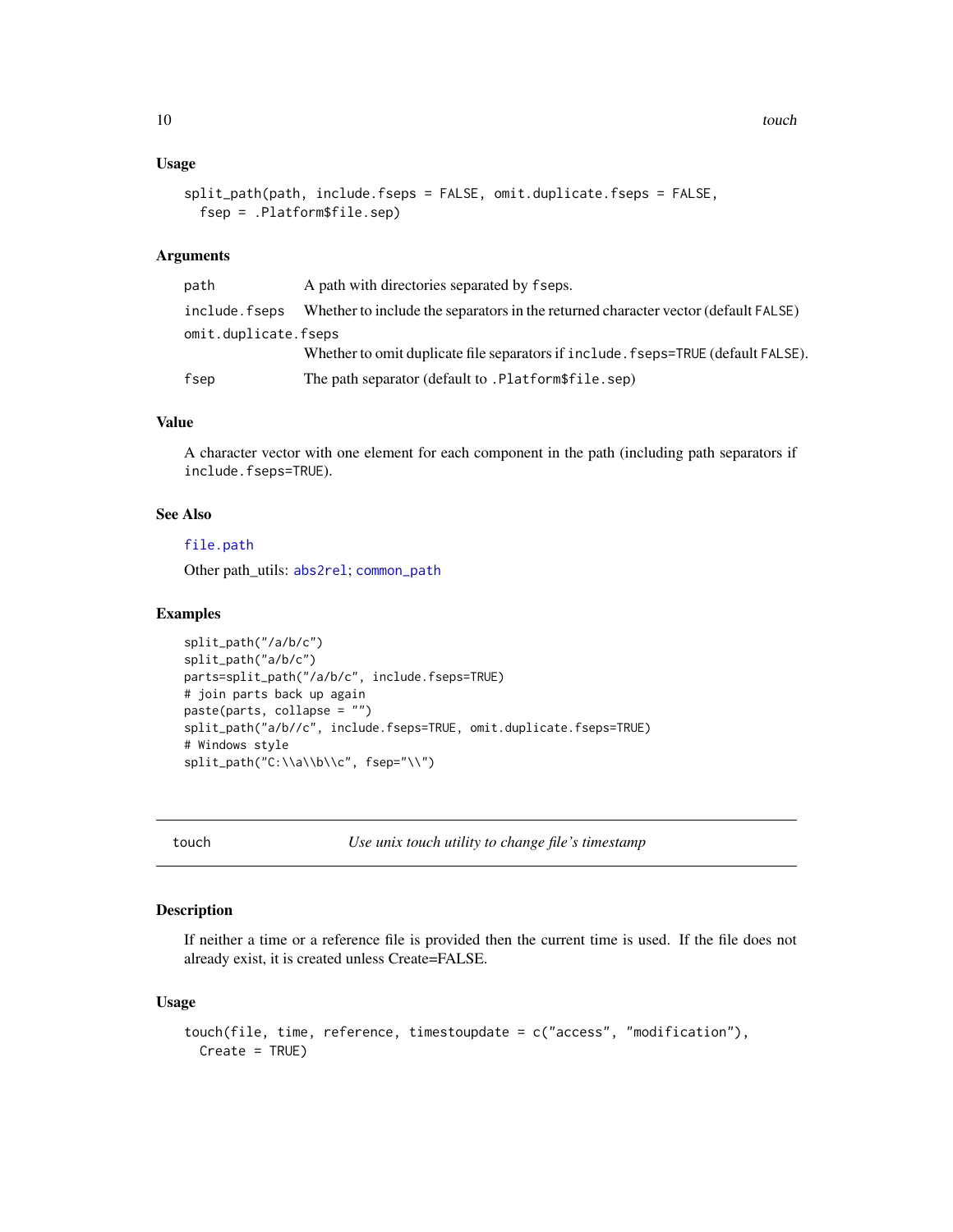#### <span id="page-10-0"></span>zipinfo termini alternativa alternativa alternativa alternativa alternativa alternativa alternativa alternativ

# Arguments

| file          | Path to file to modify                                   |
|---------------|----------------------------------------------------------|
| time          | Absolute time in POSIX ct format                         |
| reference     | Path to a reference file                                 |
| timestoupdate | "access" or "modification" (default both)                |
| Create        | Logical indicating whether to create file (default TRUE) |

#### Value

TRUE or FALSE according to success

# Author(s)

jefferis

<span id="page-10-1"></span>

|  | zipinto |  |
|--|---------|--|

Return information about a zip archive using system unzip command

# Description

Return information about a zip archive using system unzip command

# Usage

zipinfo(f)

# Arguments

f Path to one (or more) files

# Details

Uses system unzip command.

### Value

dataframe of information

# Author(s)

jefferis

# See Also

# [zip](#page-0-0)

Other ziputils: [zipok](#page-11-1)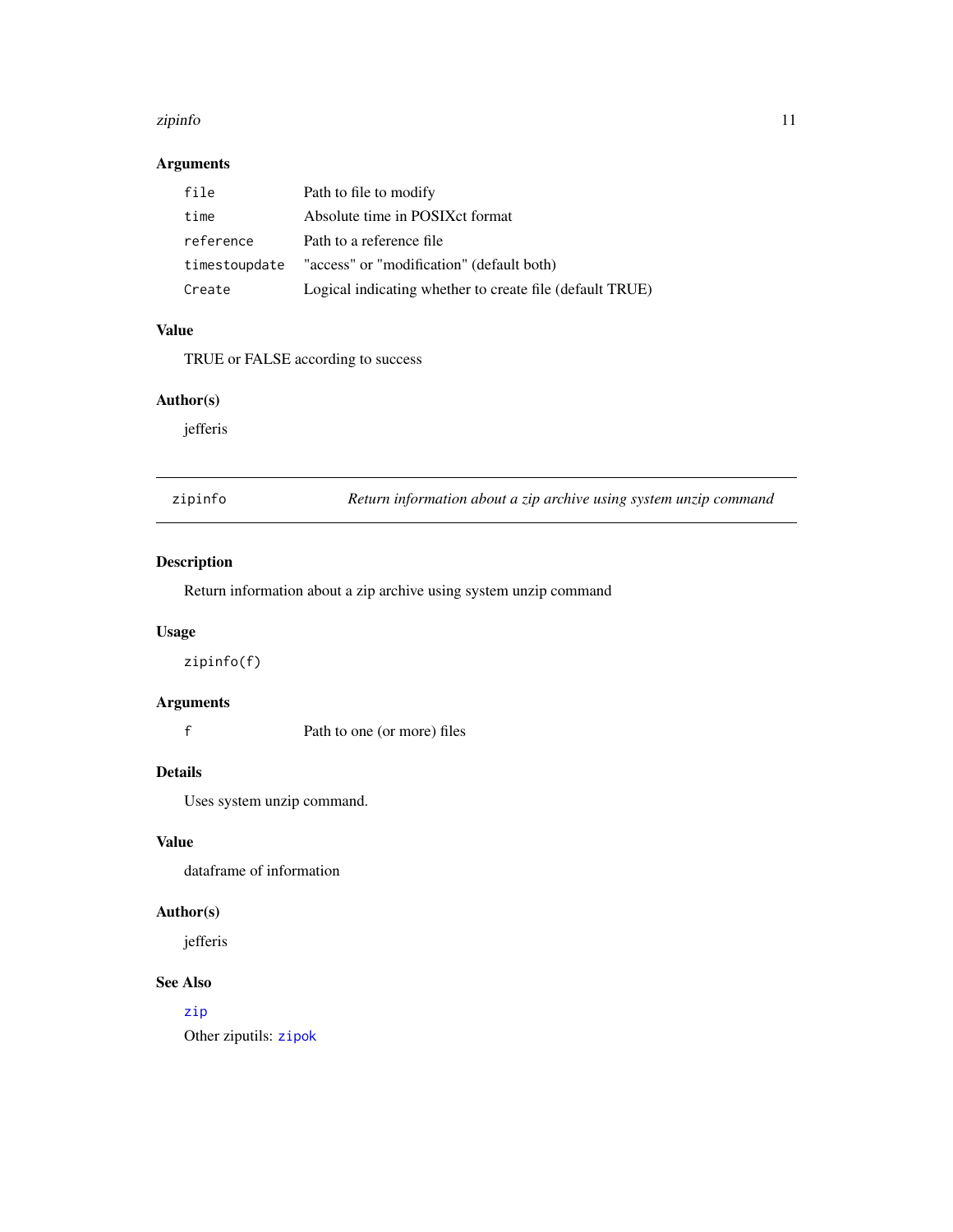<span id="page-11-1"></span><span id="page-11-0"></span>

Verify integrity of one or more zip files

# Usage

zipok(f, Verbose = FALSE)

# Arguments

|         | Path to one (or more) files           |
|---------|---------------------------------------|
| Verbose | Whether to be Verbose (default FALSE) |

# Details

Uses system unzip command.

# Value

TRUE when file OK, FALSE otherwise

# Author(s)

jefferis

# See Also

Other ziputils: [zipinfo](#page-10-1)